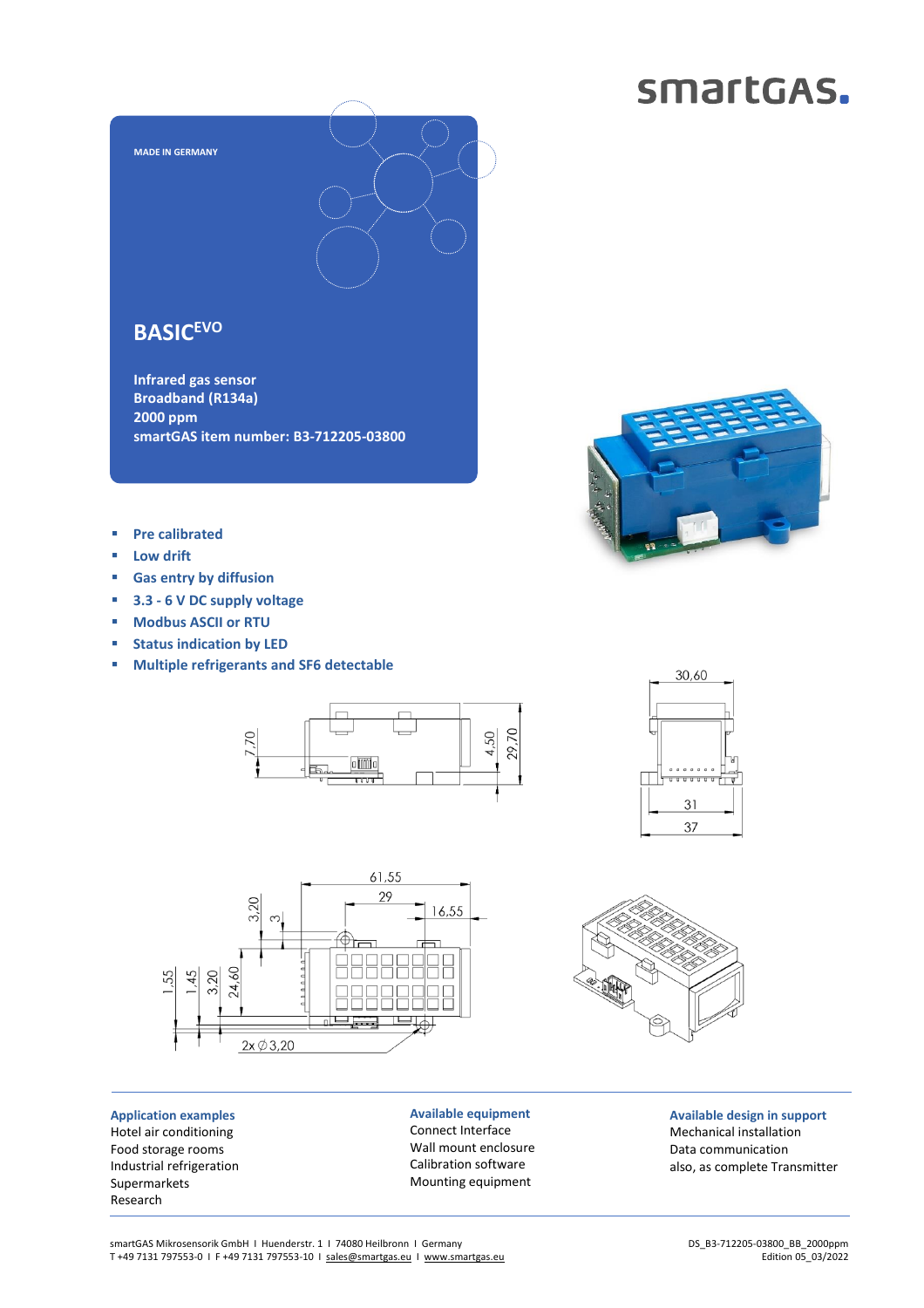# smartGAS.

#### **BASICEVO I Tetrafluoroethane Broadband R134a I B3-712205-03800**

| <b>General features</b>                    |                                                  |
|--------------------------------------------|--------------------------------------------------|
| Measurement principle:                     | Non Dispersive Infra-Red (NDIR), dual wavelength |
| Measurement range:                         | 0  2000 ppm Full Scale (FS)                      |
| Gas supply:                                | by diffusion (atmospheric pressure)              |
| Mounting dimensions:                       | 62 mm x 37 mm x 30 mm (L x W x H)                |
| Warm-up time:                              | < 2 minutes (start up time)                      |
|                                            | < 11 minutes (fade in finished)                  |
|                                            | < 30 minutes (full specification)                |
| <b>Measuring response*</b>                 |                                                  |
| Response time $(t_{90})$ :                 | appr. 60 s                                       |
| Digital resolution:                        | 1 ppm                                            |
| Detection limit $(3 \sigma)$ :             | $\leq 10$ ppm                                    |
| Repeatability:                             | $\leq \pm 20$ ppm                                |
| Linearity error (straight line deviation): | $\leq \pm 30$ ppm                                |
| Long term stability (zero):                | $\leq$ ± 50 ppm over 12 month period             |
| Long term stability (span):                | $\leq \pm 60$ ppm over 12 month period           |
| Influence of T, P, flow rate, other*       |                                                  |
| Temp. dependence (zero):                   | $\leq \pm 3$ ppm per °C                          |
| Temp. dependence (span):                   | $\leq$ ± 6 ppm per °C                            |
| Pressure dependence:                       | +0.100 % of actual reading / hPa                 |
|                                            |                                                  |
| <b>Electrical parameters</b>               |                                                  |
| Supply voltage                             | 3.3 V  6.0 VDC                                   |
| Supply current (peak):                     | < 400 mA @ 3.3 V, < 240 mA @ 5.0 V               |
| Inrush current:                            | $<$ 450 mA                                       |
| Average power consumption:                 | < 800 mW                                         |
| Digital output signal:                     | Modbus ASCII / RTU via UART, autobaud, autoframe |
| Calibration:                               | zero and span by SW                              |
| <b>Climatic conditions</b>                 |                                                  |
| Operating temperature:                     | $-20$ + 40 °C                                    |
| Storage temperature:                       | $-20$ + 60 °C                                    |
| Air pressure:                              | 800  1150 hPa                                    |
| Ambient humidity:                          | 0  95 % relative humidity (not condensing)       |
|                                            |                                                  |

\* Typical values related to 1013 hPa, Ta = 22 °C, flow = 0.7 l / min for dry (not condensing) and clean sample gas. Stated values exclude calibration gas tolerance.